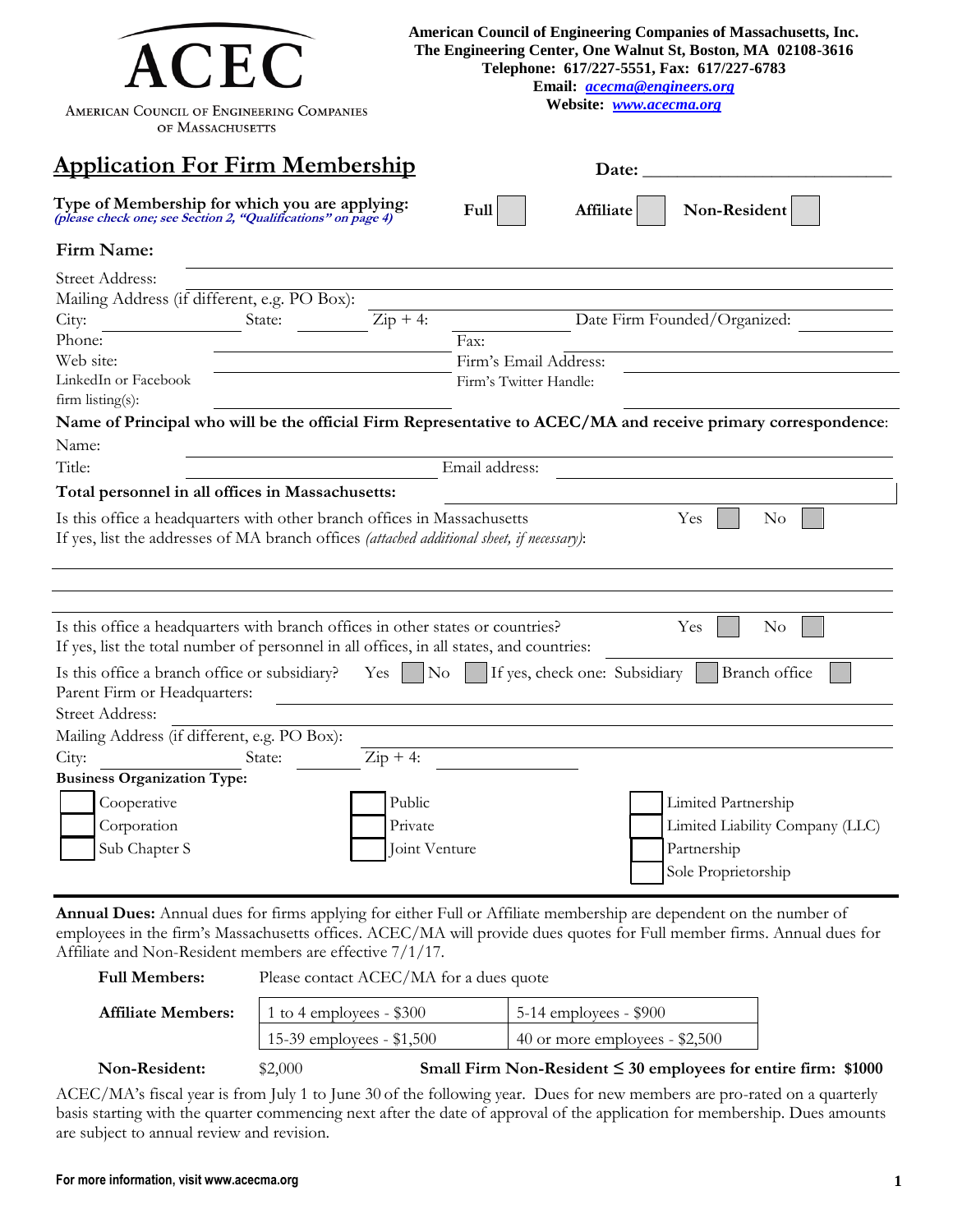

# **Principals, Partners or Officers:** *(attach additional sheet if necessary)*

| Name | Title | Registration (state, type, number) Email                                        |
|------|-------|---------------------------------------------------------------------------------|
|      |       |                                                                                 |
|      |       |                                                                                 |
|      |       | Professional or Technical Organizations to which Firm or its Principals Belong: |

**Special Contacts**: Please list **names and emails** of managers or other individual(s) who should receive information on the following ACEC/MA Committees and Forums. You may list more than one name for each category; attach additional

 $\_$  , and the contribution of the contribution of  $\mathcal{L}$  , and  $\mathcal{L}$  , and  $\mathcal{L}$  , and  $\mathcal{L}$  , and  $\mathcal{L}$  $\_$  , and the contribution of the contribution of  $\mathcal{L}$  , and  $\mathcal{L}$  , and  $\mathcal{L}$  , and  $\mathcal{L}$  , and  $\mathcal{L}$ 

| pages if necessary.<br>Division Contacts       | Name | Email |
|------------------------------------------------|------|-------|
| Marketing                                      |      |       |
| Human Resources                                |      |       |
| Information Systems                            |      |       |
| Accounting/Financial                           |      |       |
| Risk Manager or Legal Counsel                  |      |       |
| Health & Safety Contact                        |      |       |
| Environmental/Energy/<br>Water/Hazardous Waste |      |       |
| Diversity, Equity, Inclusion                   |      |       |
| Transportation Project Contact                 |      |       |
| Private Sector Project Contact                 |      |       |
| <b>International Projects Contact</b>          |      |       |
| <b>Building Systems Design</b><br>Contact      |      |       |

- 1. Is your firm engaged in the independent professional practice of engineering or land surveying with a registered Professional Engineer or Land Surveyor as a principal, with an office in MA? *(If yes, you will be considered a Full Member Firm.)*  $Yes \Box \ No$
- 2. Is your firm engaged solely in professional services other than engineering or land surveying? *(If no to #1 and yes to #2 you will be considered an Affiliate Member.)* Yes  $\Box$  No  $\Box$
- 3. Is your firm a services firm with a client base among ACEC Member firms and other design professionals or a firm engaged in non-engineering services but associated with the design and/or construction fields? *(If yes, you will be considered for Affiliate Membership.)* Yes No
- 4. Would your firm qualify as a Full Member if it had an office in MA and are you a member of the local ACEC chapter for the state in which you are located? *(If yes, you will be considered as a Non-Resident Firm.)* Yes  $\Box$  No  $\Box$  If yes, which state:  $\Box$
- 5. Is your firm in a business substantially to provide goods? Yes  $\Box$  No  $\Box$
- 6. Has your firm been engaged or might become engaged in activities that ACEC/MA may consider to be averse to the best interests of design professional service firms?  $Yes \Box \ No \Box$ 
	- a. If yes, please explain: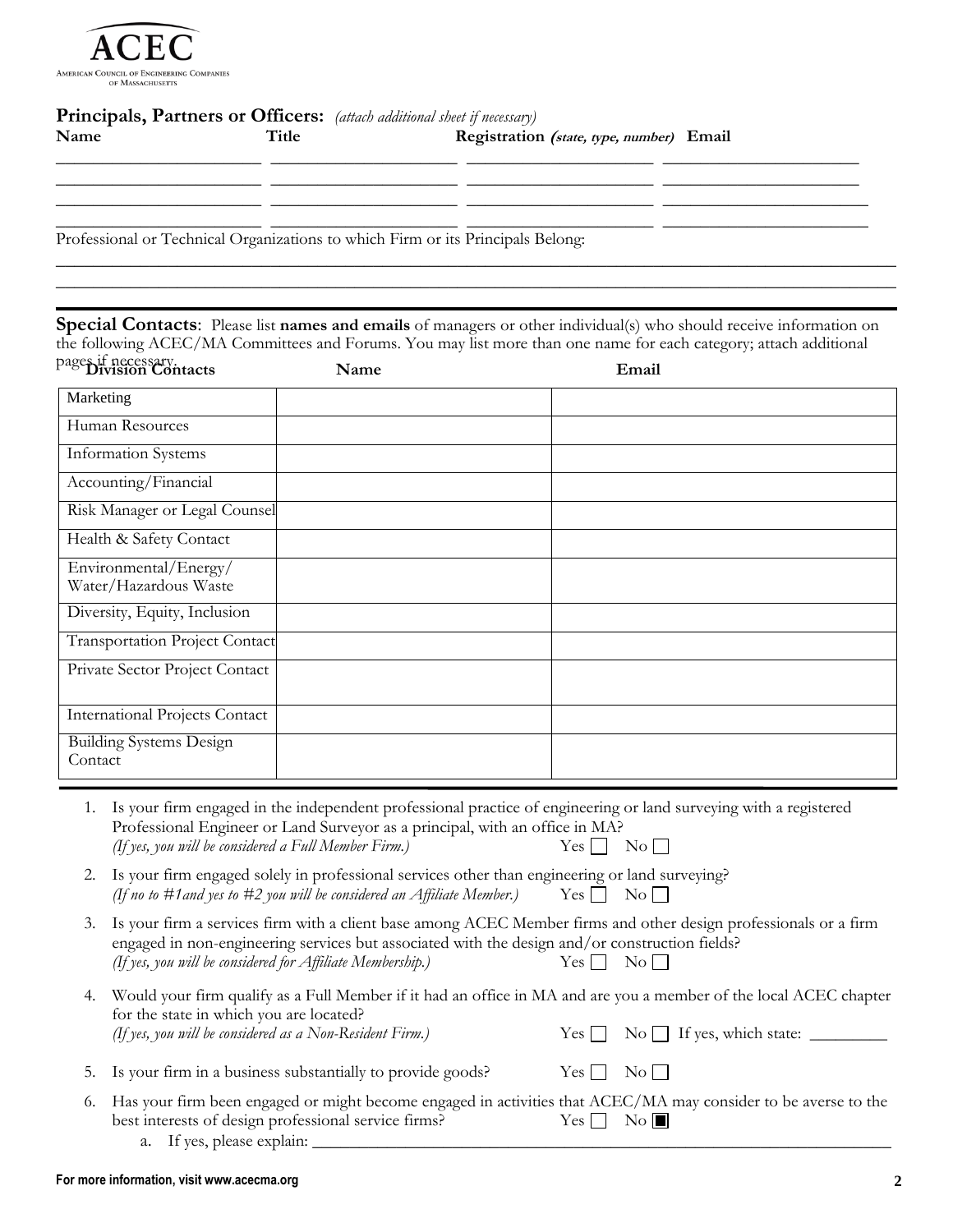

**Disciplines:** For statistical purposes, please indicate which of the following services your firm provides. Include only inhouse capability, by virtue of experience and having a principal registered in that specific field:



**Firm Description:** Attach a 50 word, or less, description of your firm and services it provides, for our online Membership Directory.

**References:** Please furnish names and addresses of three consulting/professional design firms (at least one of which is a member of ACEC/MA) together with the name of a principal officer of each who is familiar with the work your firm performs. Affiliate members are required to provide 1 reference related to ACEC, such as a current member, or another reference from the A/E/C community in Massachusetts.

| Firm Name             |       |     | Name of Principal Officer |
|-----------------------|-------|-----|---------------------------|
| <b>Street Address</b> |       |     | Telephone                 |
| City                  | State | Zip |                           |
| Firm Name             |       |     | Name of Principal Officer |
| <b>Street Address</b> |       |     | Telephone                 |
| City                  | State | Zip |                           |
| Firm Name             |       |     | Name of Principal Officer |
| <b>Street Address</b> |       |     | Telephone                 |
| City                  | State | Zip |                           |
|                       |       |     |                           |